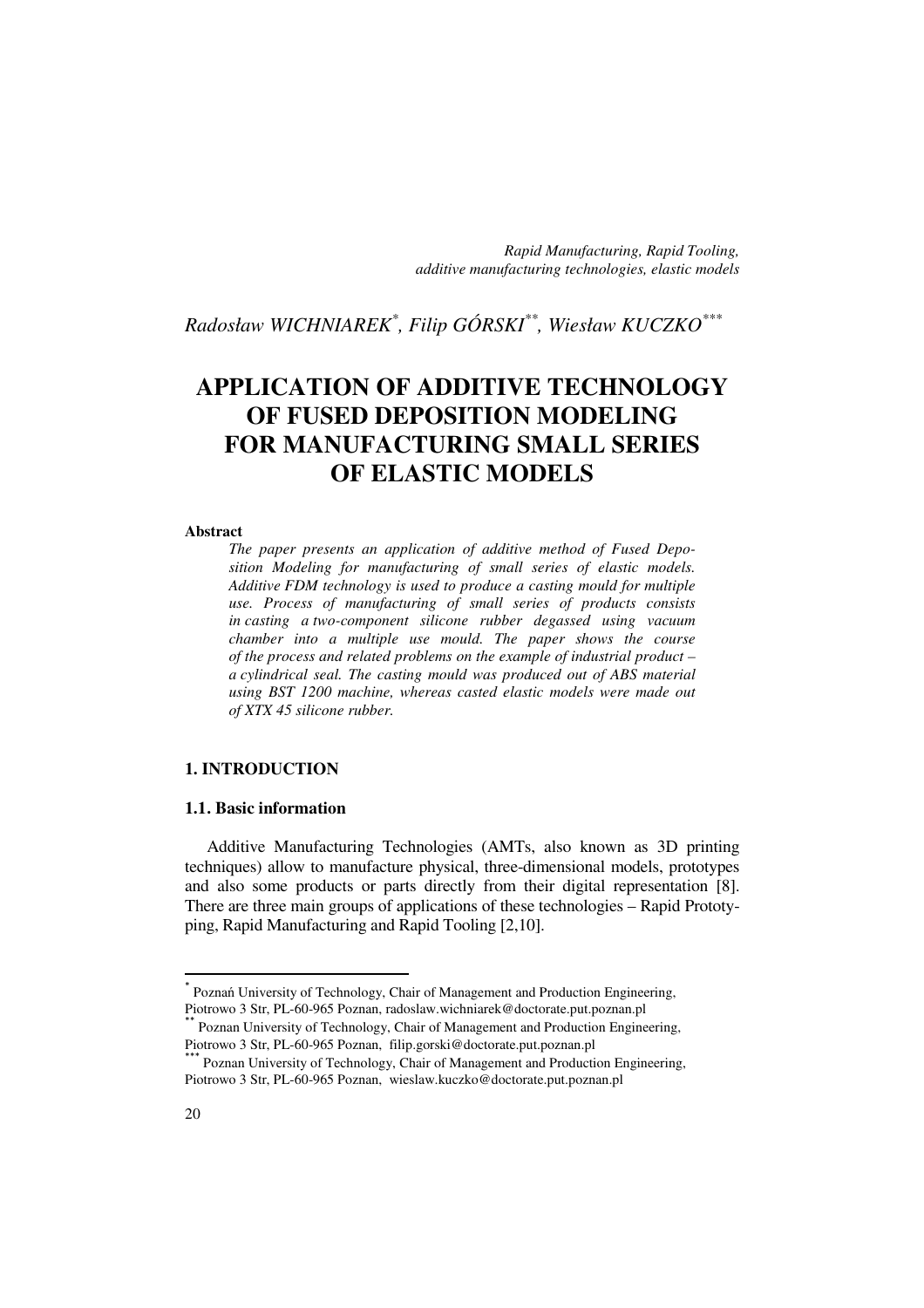Rapid manufacturing of small series of finished products is often based upon the Vacuum Casting technology – a process complementary to additive technologies [9]. This technology allows to effectively create copies of elements manufactured by additive technologies, using chemically hardened resins as a build material, usually for thorough testing and evaluation of prototyped elements [3]. Molds for this method are manufactured using two component silicone rubbers vulcanizing in the room temperature and the casting material – two component resin – is usually composed in a way to mimic properties of various plastics. Both mold manufacturing and subsequent casting (the mold can be used many times depending on the geometry and conditions, but never more than for approx. 100 castings) requires degassing of the liquid material using a vacuum chamber [7].

The Vacuum Casting method is efficient and popular, but it has certain limitations – there is no possibility of manufacturing elements with elastic properties [12]. This paper presents a new process (designed and tested by the authors) of manufacturing short series of elastic products. The process is based on principles of the VC method, using the silicone rubber (similar in properties to some widely used elastomers) as a build material. A casting mold for this process is manufactured using one of the additive technologies – namely Fused Deposition Modeling.

### **1.2. Place and subject of the practical studies**

Research of the process of manufacturing short series of elastic products using FDM method was conducted in the Laboratory of Rapid Manufacturing, localized in the Chair of Production Engineering and Management of Faculty of Mechanical Engineering at Poznań University of Technology. As a base model for process development and tests, a seal of cylindrical shape was selected (Figure 1).

Process of manufacturing of short series of products out of elastic material using the described process consists of the following stages:

- design and manufacturing of the reusable casting mold out of the ABS material, using additive technology – Fused Deposition Modeling,
- casting in the manufactured mold using additive silicone vulcanizing in the room temperature as a build material,
- finishing and evaluation of the obtained castings.

As the additive FDM technology is in this case used to manufacture tooling for the casting process, this application of AMTs should be considered as the Rapid Tooling.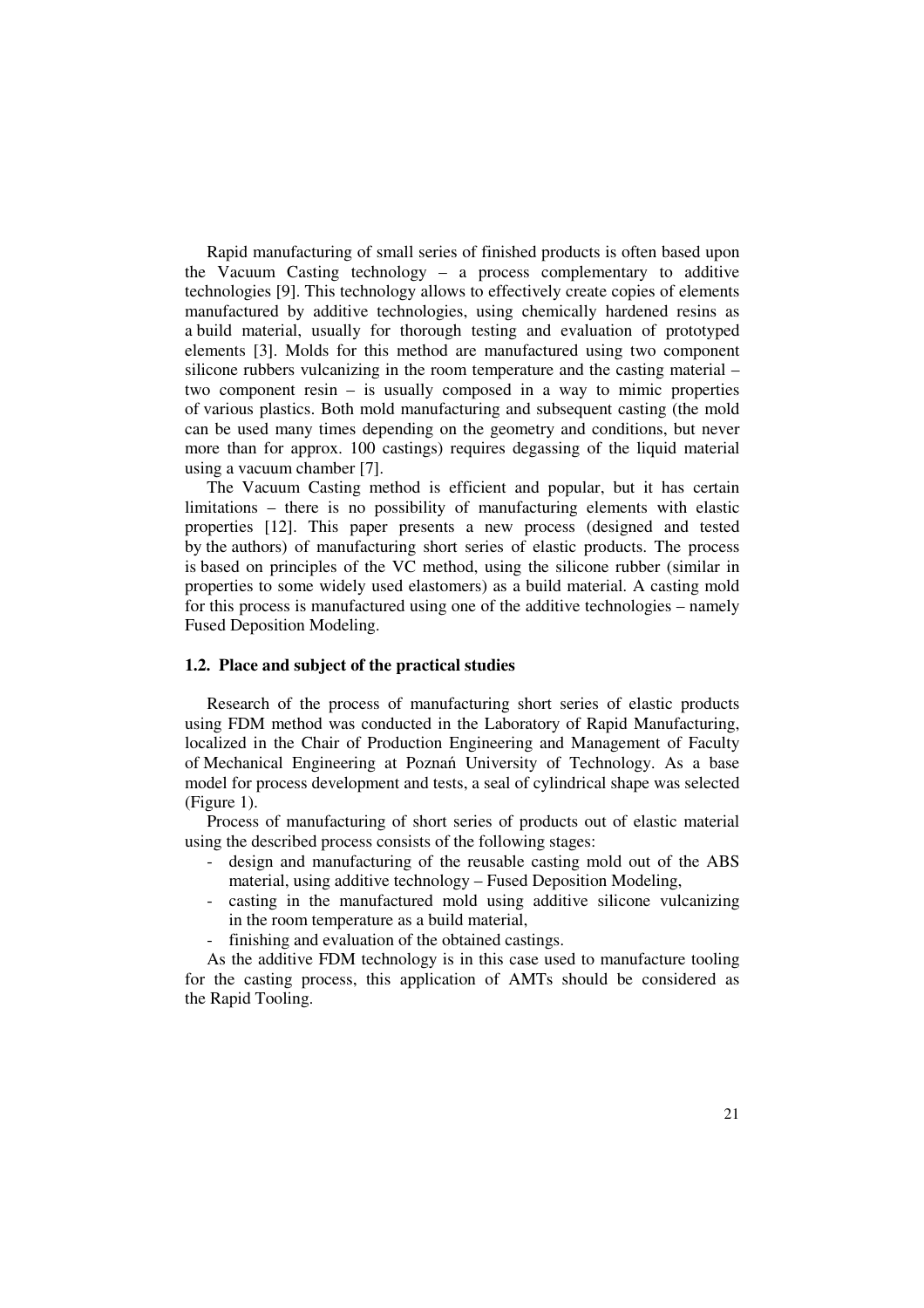

**Fig. 1. Model of a seal selected for the study [source: own study]** 

## **2. PREPARATION OF THE CASTING MOLD – 3D PRINTING USING FDM TECHNOLOGY**

## **2.1. Characteristics of the FDM technology**

Physical prototype creation using layered deposition of thermoplastic materials is one of the most widely used AMTs in the industry. Fused Deposition Modeling is the widely acknowledged name of this method (fig. 2) [1]. It consists in deposition of the plasticized material through a special, two-nozzle head, positioned in two axes, X and Y. The support of some kind must also be created, because there are no natural supports and the created model is not stiff enough during manufacturing – it could deform under the gravity force if there were no supports. Build and support materials are supplied to the head in form of wire from the spool and they are heated inside. During single layer creation, the head moves in XY plane and deposits the material according to the cross-section profile. After one layer is completed, the model table moves down in the Z axis, value of the coordinate being equal to single layer thickness. After the thermoplastic material from the head is placed on the table, it momentarily solidifies, joining with the previous layer [8].

As in almost every other additive manufacturing technology, models are created on the basis of the CAD geometry in form of the triangle mesh (STL file format), imported to the software which controls the machine realizing the FDM process [11].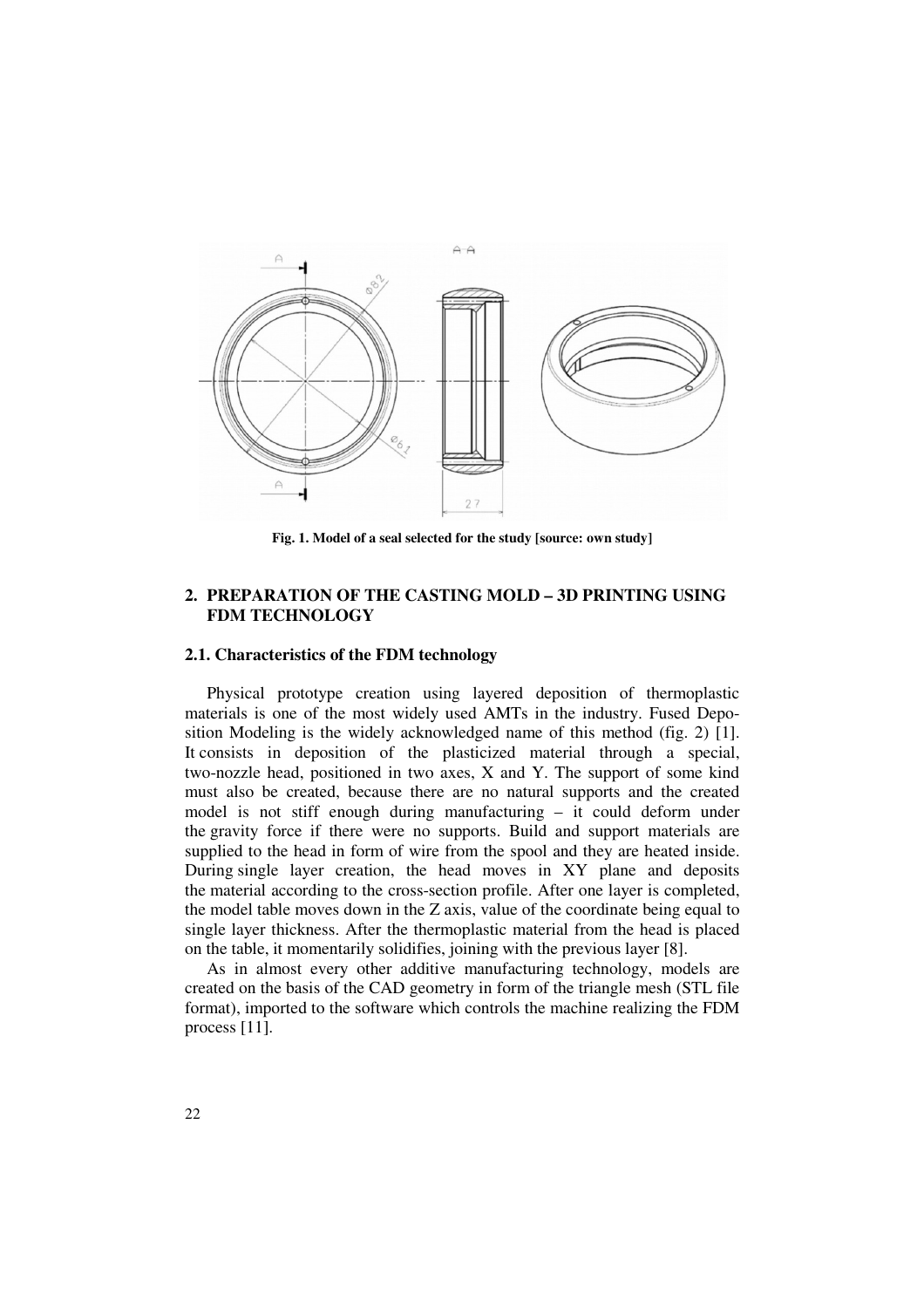

**Fig. 2. Scheme of the FDM method [source: own study]** 

As a build material, usually the ABS material is used (ABS stands for acrylonitrile butadiene styrene), other thermoplastics can be used too. Support material type depends on method of the support removal (mechanically – by force or chemically – by dissolving the support in the liquid solution).

The Laboratory of the Rapid Manufacturing is equipped with the Dimension BST 1200 machine, manufactured by the company Stratasys. ABS material is used for both model and support, the support is removed mechanically. The machine allows to build models with maximum base size of 254 mm x 254 mm and maximum height of 305 mm. Models of larger size can be built by joining the smaller models, e.g. by gluing them together.

Models manufactured using the FDM method are ready for use immediately after the support is removed. They have good mechanical properties, but their visual quality is mostly poor due to so-called staircase effect (which occurs in each layered manufacturing technology) [4]. To obtain models with high visual quality, post-processing is required – processes like sanding, grinding, drilling or painting can be applied to the FDM model to improve its quality and functionality.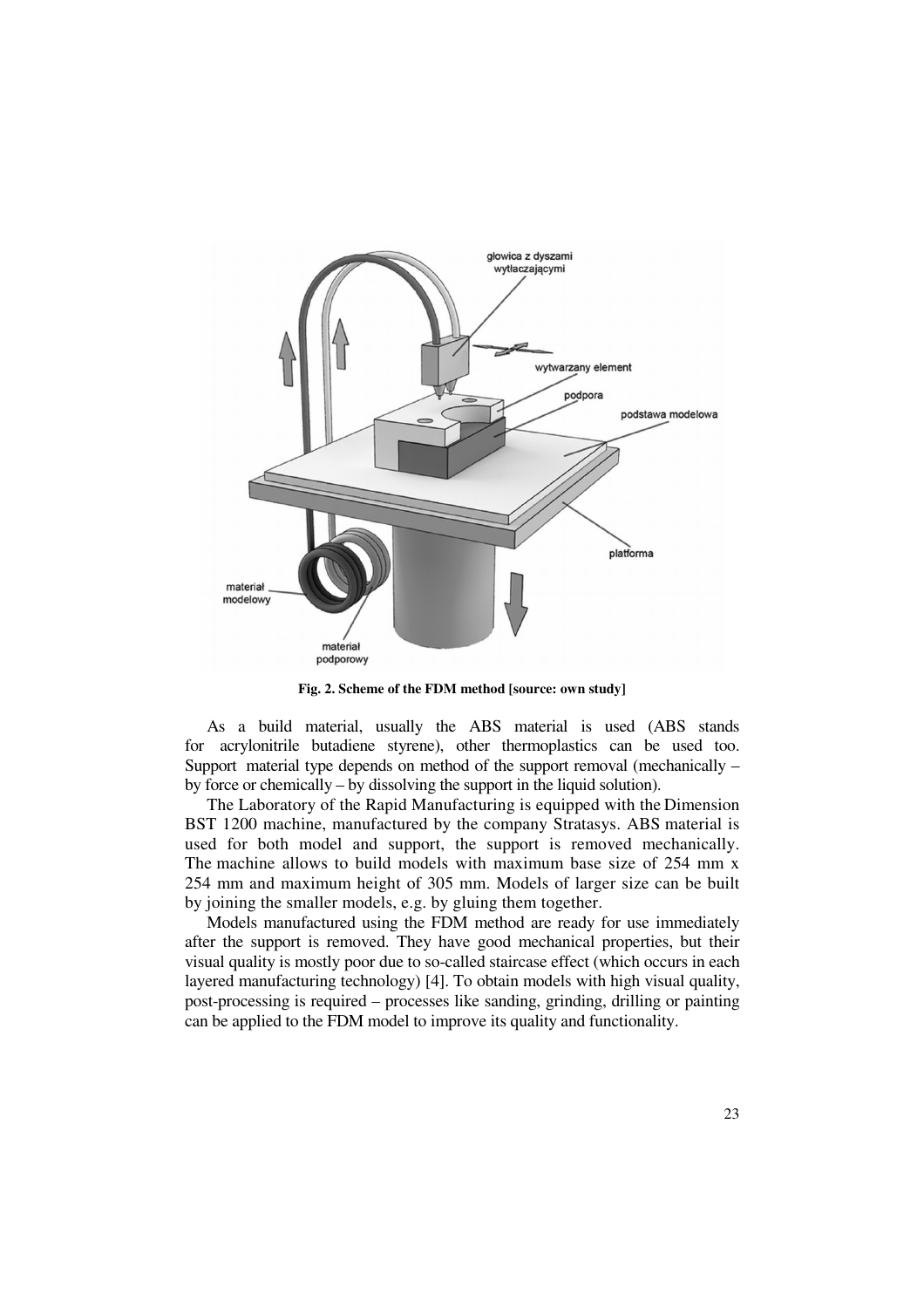Prototypes manufactured using FDM technology are used mostly as visual and functional prototypes. Apart from the prototyping, the ABS models manufactured additively can be also used as patterns for the Vacuum Casting process [6]. The process of elastic model manufacturing presented in the next part of this paper can be treated as an inversion of the classic Vacuum Casting method – ABS model is used as a mold, while the silicone is used as a build material.

### **2.2. Manufacturing of the casting mold using the FDM process**

Casting mold for manufacturing of the seal models was created directly from the CAD model. The first stage of preparation of the mold was therefore a creation of such model. It was made in the CATIA v5 CAD system, basing on the CAD model of the manufactured element – the seal. Shape of the mold cavity was created using Boolean operations (subtraction of solids representing the outer frame of the mold and shape of the model – fig. 3). Additionally, holes were added for fixing elements and a simple gating system was designed (consisting of pouring cup and gas vents). The whole mold was divided into two halves.



**Fig. 3. CAD model of one half of the casting mould [source: own study]** 

On the basis of the solid model of two halves of the mold, triangle meshes were created and saved to STL files. These files were then imported to the control software of the BST 1200 machine. Then, NC programs containing information about paths of the head in subsequent layers were automatically generated and sent to the machine. After manufacturing of both mold halves, the post processing was performed. It consisted in removal of the support material, insertion of some fixing elements (namely, steel pins) and drilling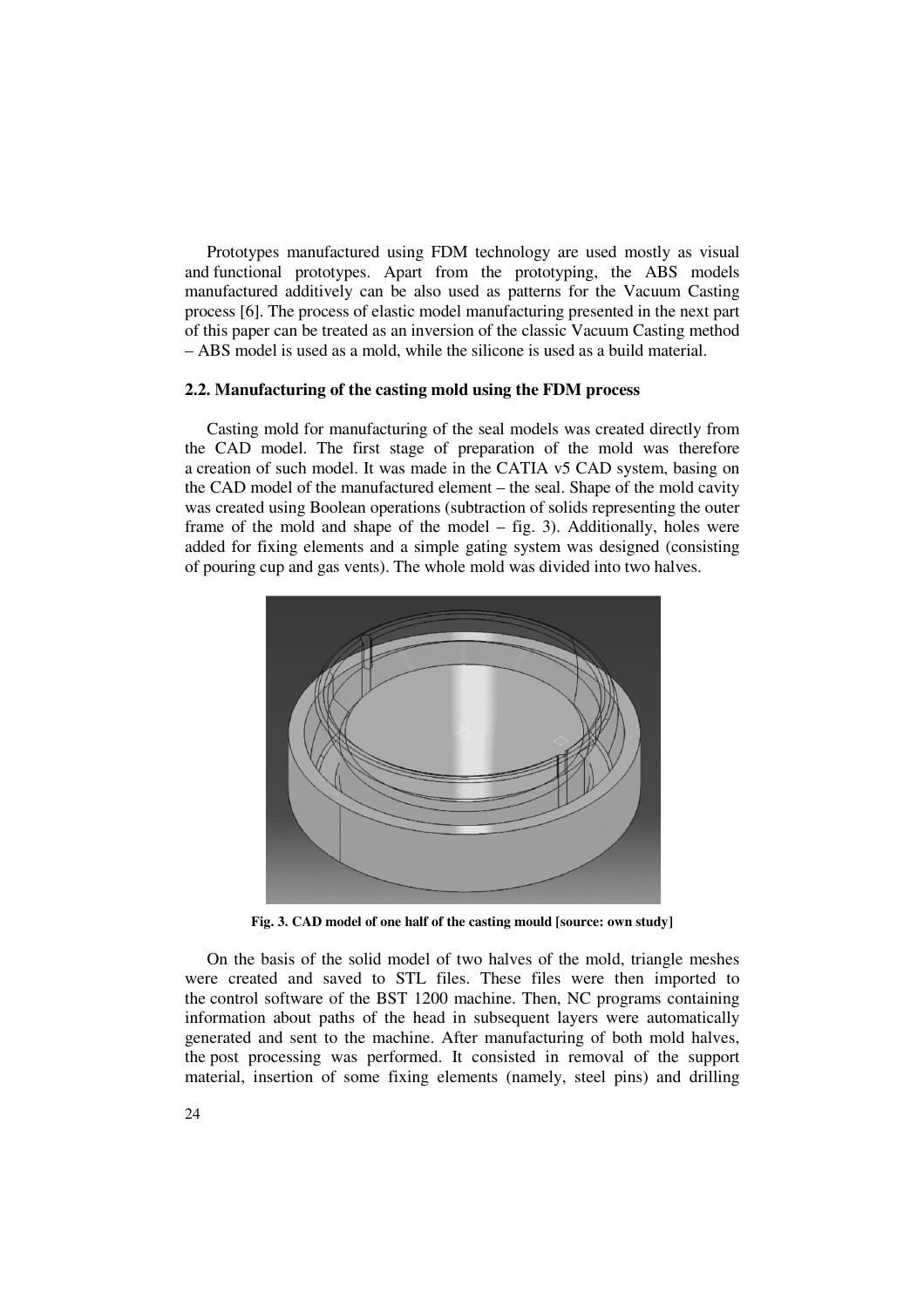of small gas vents (it is not possible to plan these holes in the CAD model, as their diameter is very small – the same as the width of the single thread of material, so they would not be manufactured during the additive process). Finished mold parts are shown in the fig. 4.



**Fig. 4. Halves of the casting mold produced using FDM technology [source: own study]** 

## **3. CASTING OF THE ELASTIC MODELS**

## **3.1. Material characterization of the XTX 45 silicone**

XTX 45 silicone belongs to a group of silicone rubbers vulcanizing in the room temperature (no necessity of heating). It is a two component material – the basis is a liquid material of very high viscosity. To obtain a solid elastomer, the base needs to be mixed with the catalyst in 10:1 proportion. Working time of the mixture in room temperature is 90 minutes since the mixing is complete (in higher ambient temperatures this time is shortened and in lower – lengthened) and hardening time is about 15 hours (it is also dependent on the ambient temperature). Properties of the silicone are presented in the table 1.

After hardening, a material from the elastomer group is obtained. Mechanical properties of the XTX 45 silicone in the solid form (after hardening) are good enough to use it for the planned task.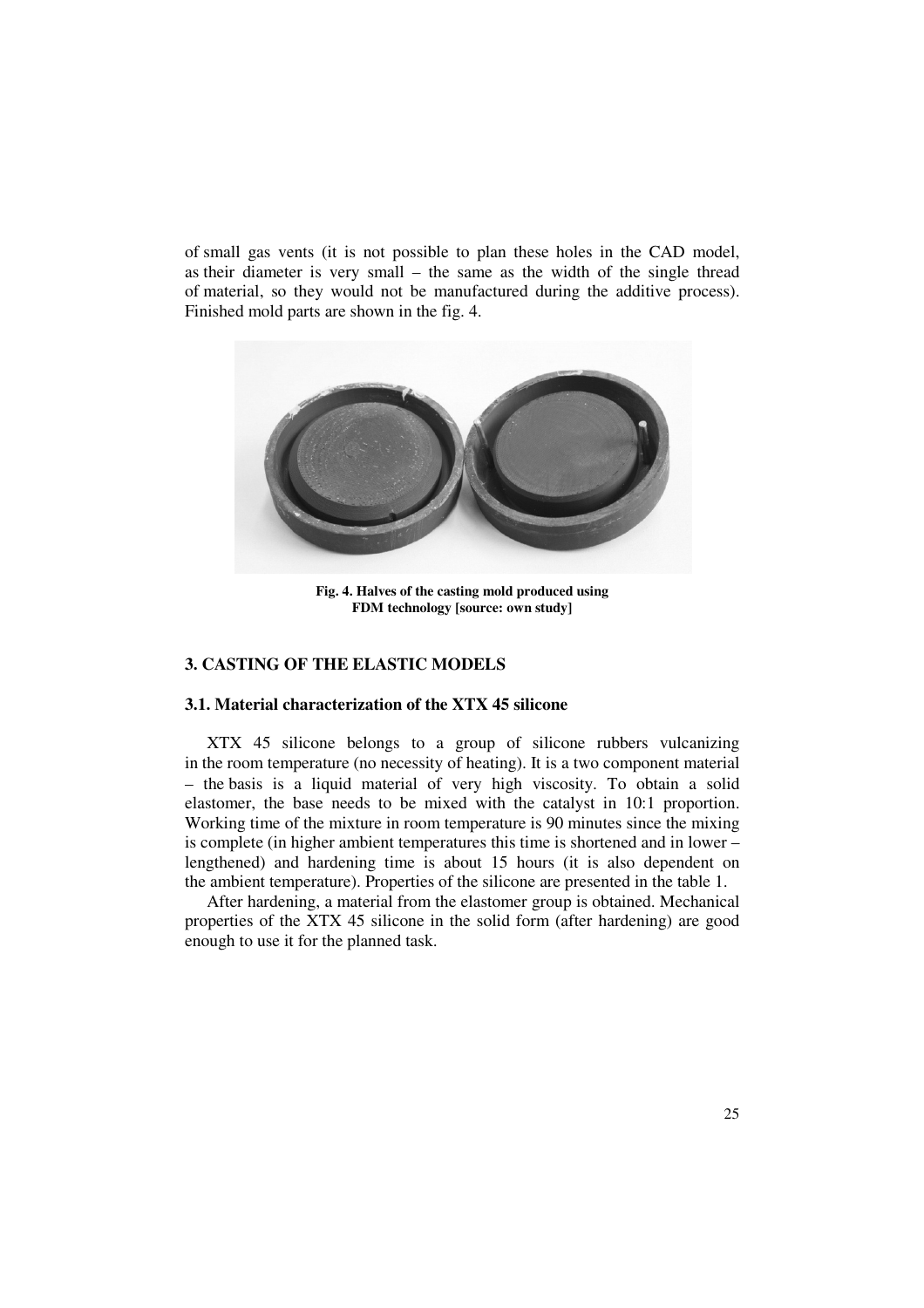**Tab. 1. Properties of XTX 45 silicone used during the study** 

| <b>Property name</b>             | Value                   |
|----------------------------------|-------------------------|
| Mixture proportion               | 10:1                    |
| Part A color (base)              | Translucent             |
| Part B color (catalyst)          | Translucent             |
| Part A viscosity                 | 70000 cPs               |
| Part B viscosity                 | 90 cPs                  |
| Mixture viscosity                | 35000 cPs               |
| Density                          | $1,12 \text{ kg}$ / dm3 |
| Working time at $23^{\circ}$ C   | 90 min.                 |
| Hardening time at $23^{\circ}$ C | 15h                     |
| Shore A hardness after 24 h      | $43 \pm 2$ Shore A      |
| Tensile strength                 | $6,5 \pm 0.5$ N/mm2     |
| Elongation at break              | $400 \pm 20\%$          |
| Shear resistance                 | $> 20$ N/mm             |

#### **3.2. Course of the casting process**

The actual process of casting of elastic models using XTX 45 silicone consists of several basic stages.

The first stage is preparation of the mold for casting (fig. 5). The following actions need to be performed:

- cleaning of the mold cavity,
- insertion of the fixing elements (pins),
- tight connection of two mold halves in a temporary way (to ensure the possibility of getting the model out of the mold without damaging it),
- insertion of the external gating system elements,
- placement of the mold in a way to ensure difference of height levels of gating system entry point and exit (entry point should be placed on a lower level than the exit point).

The second stage of the process is material preparation. Applied silicone consists of two components – the base and the catalyst. Preparation of the material requires performing of the following actions:

- calculation of material quantity necessary for the task,
- weighing the proper amounts of the base and the catalyst,
- mixing the base with the catalyst and optionally with some dyes, if a certain color of the finished element is required,
- degassing of the silicone by placing it in the vacuum for about one minute.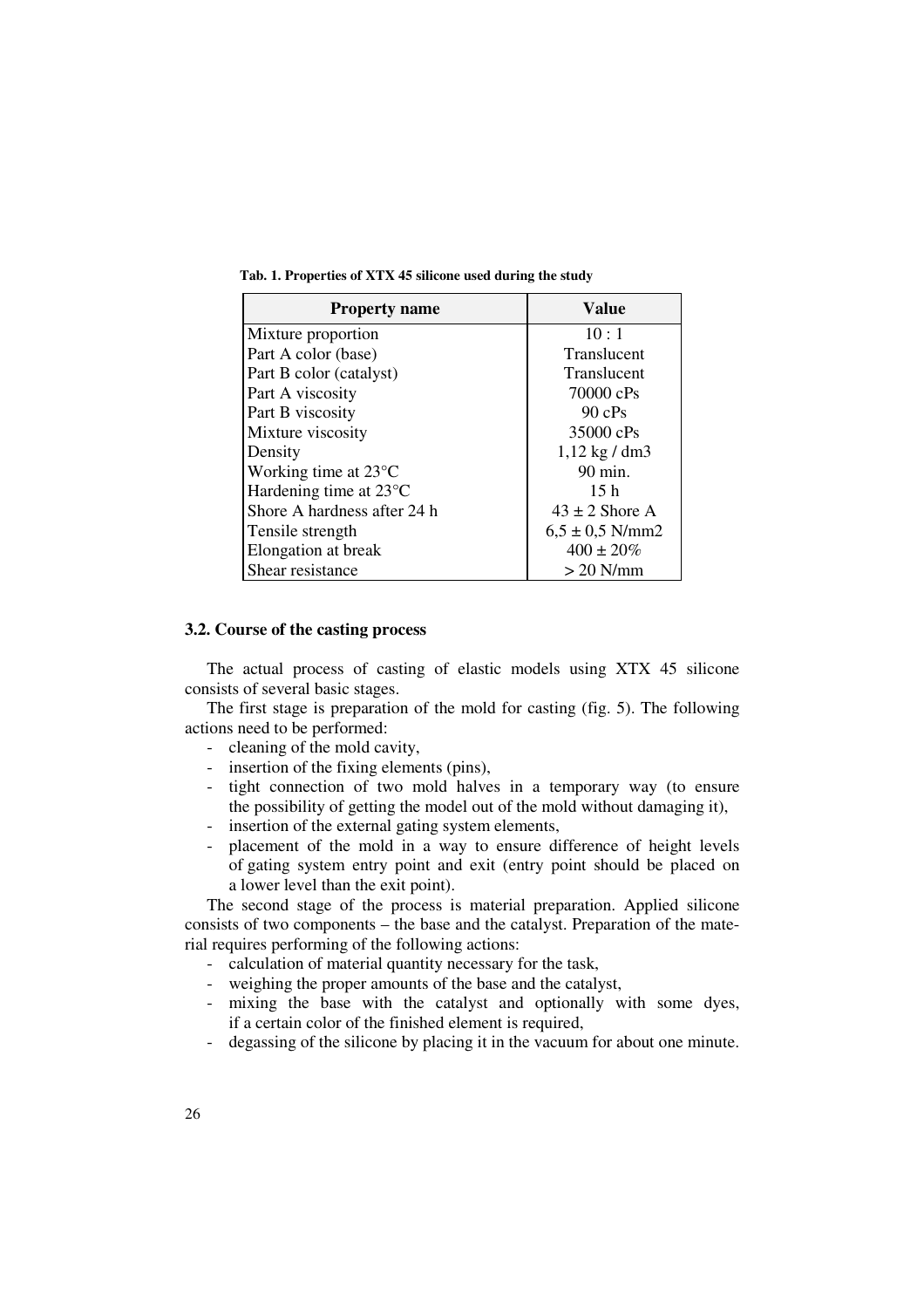

**Fig. 5. ABS casting mould ready for casting [source: own study]** 

The last stage was performed using the MCP 4/01 HEK vacuum chamber (fig. 6). It is noteworthy that it is not entirely necessary to degas the silicone (especially when manufacturing very small elements), but models manufactured without degassing are characterized with presence of the air bubbles in large portion of the casting volume, which decreases the level of product mechanical properties in a significant way. During degassing the silicone should be placed in a vessel of volume at least twice as large as the base volume of the raw, liquid material – air bubbles running out of the material cause a significant, yet temporary increase in volume of the material.



**Fig. 6. Vacuum chamber MCP 4/01 used for silicone degassing [source: own study]**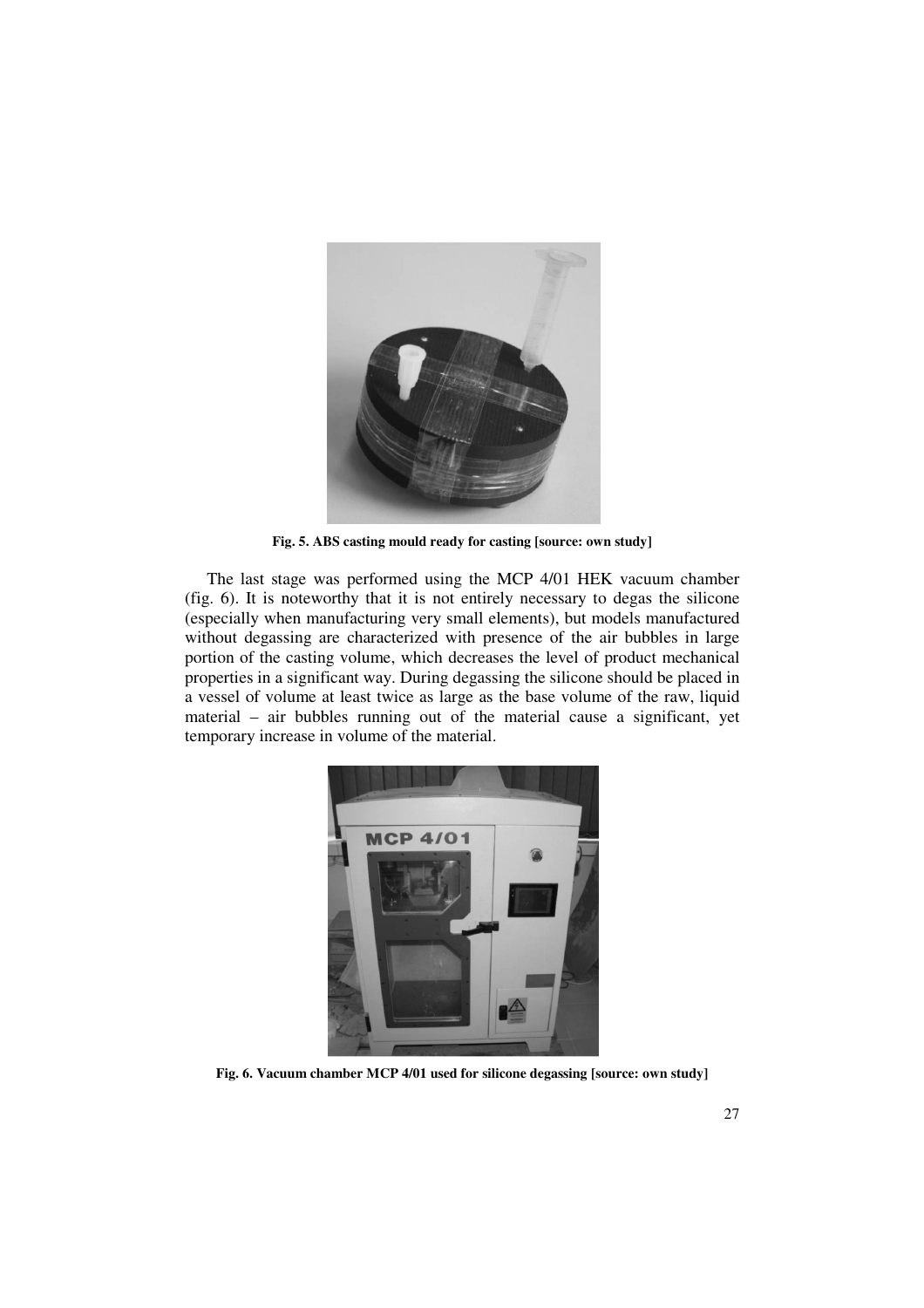The next stage is pouring the material into the mold. Filling the previously prepared casting mold with degassed silicone can be carried out gravitationally (in case of larger molds), but for more rapid and accurate filling of the mold cavity, pressure casting was used. The pressure was exerted by manual pressing of the material feeder (fig. 7). Value of the pressure and character of its variations during the mold cavity filling have no observable effects on quality and properties of obtained models.

The mold is entirely filled when the liquid material appears in the exit point of the gating system, assuming that there is a visible height difference between the pouring cup and the exit point.



**Fig. 7. Pouring the silicone into the mould [source: own study]** 

After the silicone is hardened (solidification is usually complete after 12-15 hours), the mold can be opened and the model can be taken out (fig. 8). During mold disassembly it is important to remember that the silicone precisely fills the mold cavity, including all sub-cavities, even of a very small size. In case of the mold created using FDM technology, where the staircase effect is very distinct and mold surface is not smooth, the silicone model will require considerably high strength to divide it from the mold surface. It is therefore important to perform this process carefully, especially when using metal tools, to leave both the model and the mold intact (with no damage).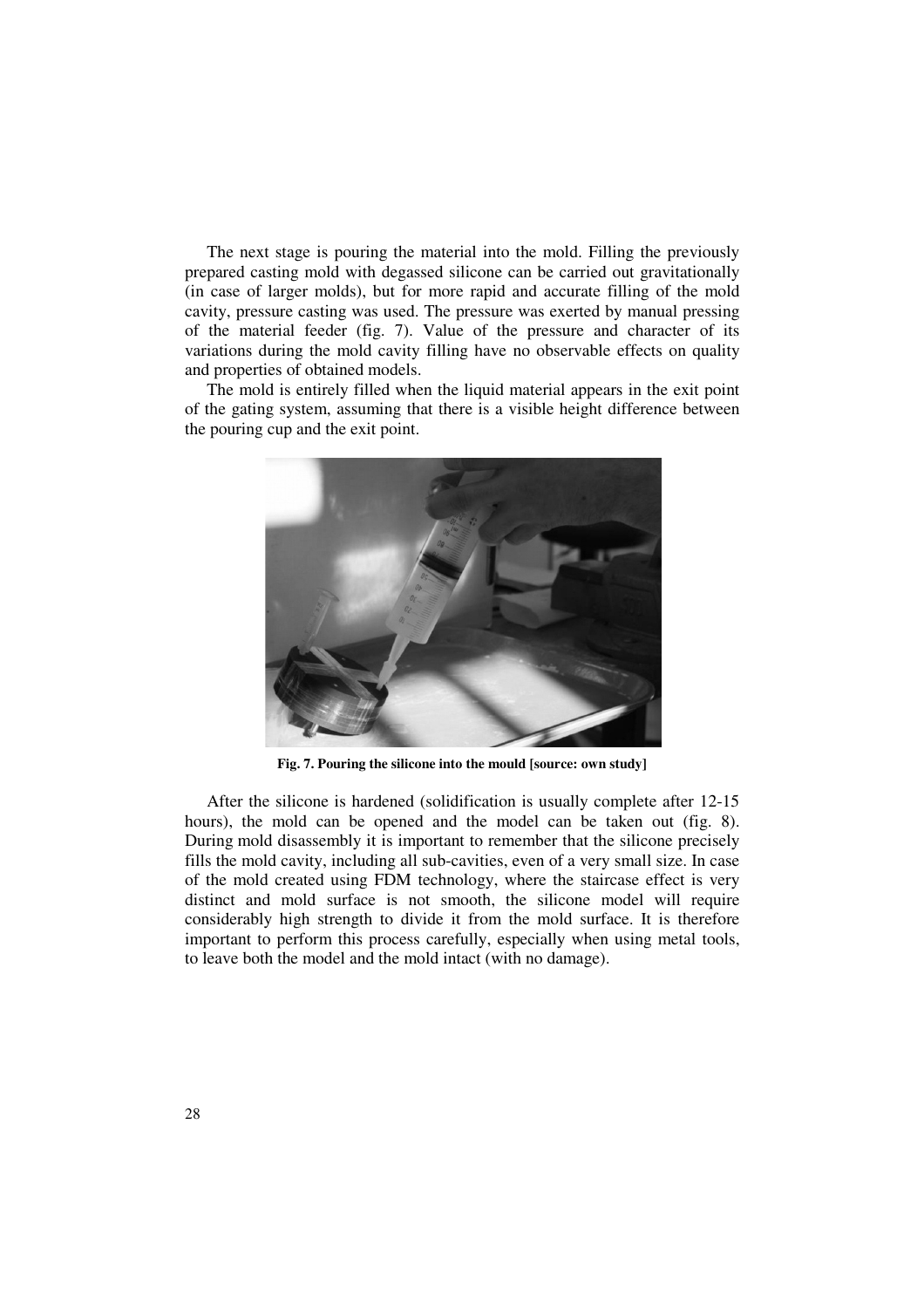

**Fig. 8. Hardened model ready to be taken out of the mould [source: own study]** 

Directly after removal of the elastic model from the mold, it should be evaluated, especially concerning occurrence of the casting defects. The most frequently occurring defect in this type of models is presence of air bubbles and pockets (similar as shrink cavities in metal castings), appearing as a result of insufficient degassing of the raw material (fig. 9). Air pockets  $-$  if they are present  $-$  are usually located deep inside the model volume (as opposed to these appearing in resin models manufactured using classic approach to Vacuum Casting technology) and they have no impact on its shape and dimensional accuracy. Still, these flaws usually disqualify the product, especially when they have considerably large volume, as they impair the mechanical properties of the product.

Applied additive silicone does not present any visible shrinkage, which means that there are no possibilities of its compensation, neither on the design stage, nor during the manufacturing process.



**Fig. 9. Flaws occurring in silicone models – air pockets [source: own study]** 

The model removed from the mold is not a finished product yet – all the casting technologies make use of some type of post processing (the finishing). In this case it consists mostly in cleaning the model and removing the rest of the gating system and traces of mold division line. It is usually done using cutting tools or machining (fig. 10).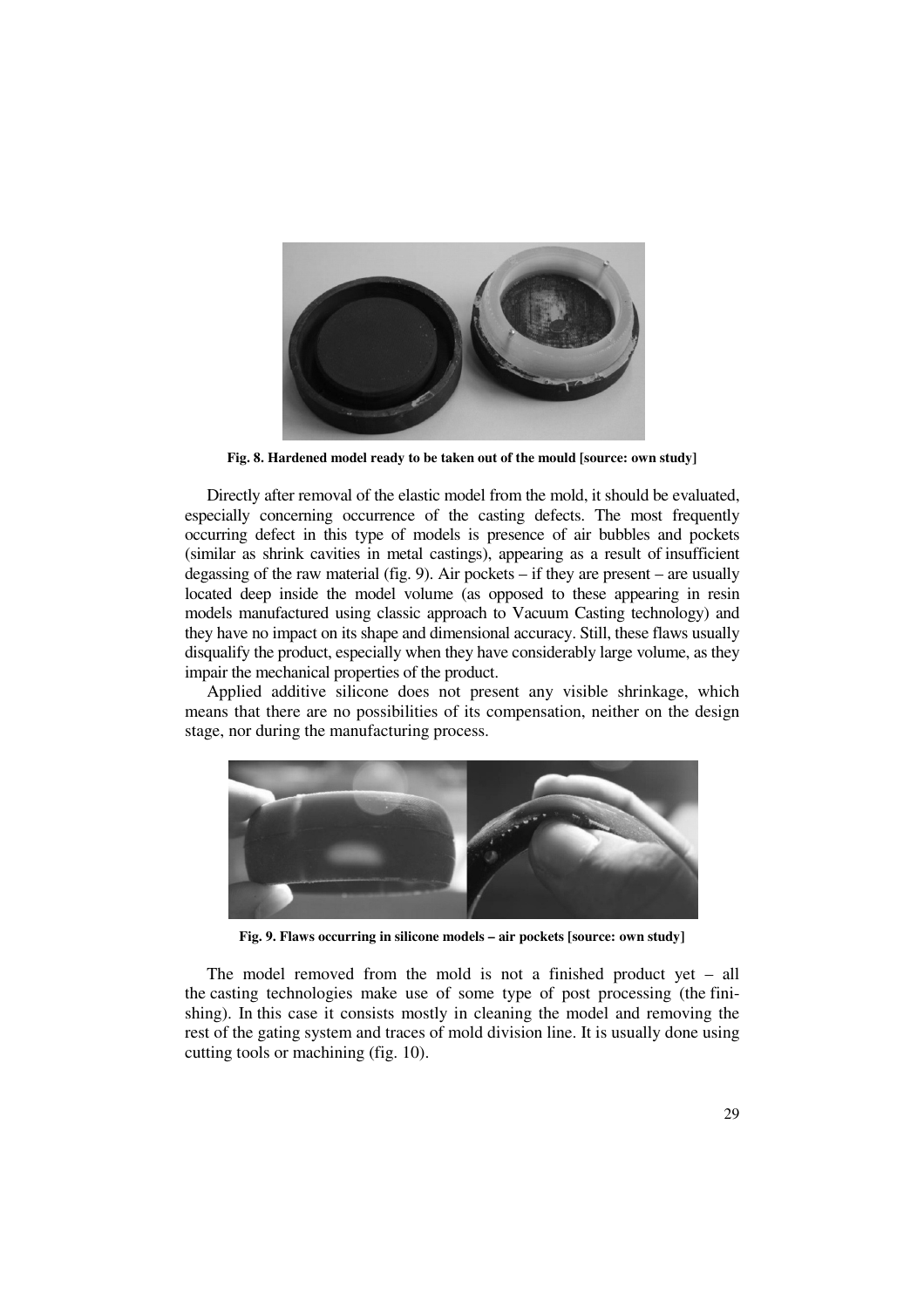

**Fig. 10. Model taken out of the mould (on the left) and after post processing (on the right) [source: own study]** 

## **4. CONCLUSIONS, SUMMARY**

Basing on the course and results of the casting of short series of elastic products in ABS molds, the following conclusions can be drawn:

- Applied silicone precisely fills the mold cavity, accurately representing all the surfaces (despite low castability in liquid form), so in case of surfaces that are irregular, uneven or with pockets, holes etc., there are problems with disassembling two mold halves and removing the product. These problems can be avoided by applying appropriate finishing treatment of the mold cavity (e.g. grinding).
- Silicone adheres to the mold surface strongly, so apart from appropriate surface finishing, the mold cavity should also be covered with a dedicated separator. It is well advised especially for models with more complex shapes.
- During the casting process, the ABS mold is subjected to mechanical wear (especially as a result of applying certain forces during model removal), so number of models obtained from one mold is limited – it would be advisable to further study the influence of the model geometry complexity and casting process course on the level of the mechanical wear of the mold, to be able to estimate the maximum number of pieces obtained from the given mold.
- Unlike during the regular Vacuum Casting process, the mold is not translucent, so it is not possible to determine the locations of air pockets before the model is removed from the mold – this is a clear disadvantage of using the FDM-produced molds.
- Thanks to using model material of elastic properties, the mold does not need to have any drafts or other special features to facilitate the model removal.